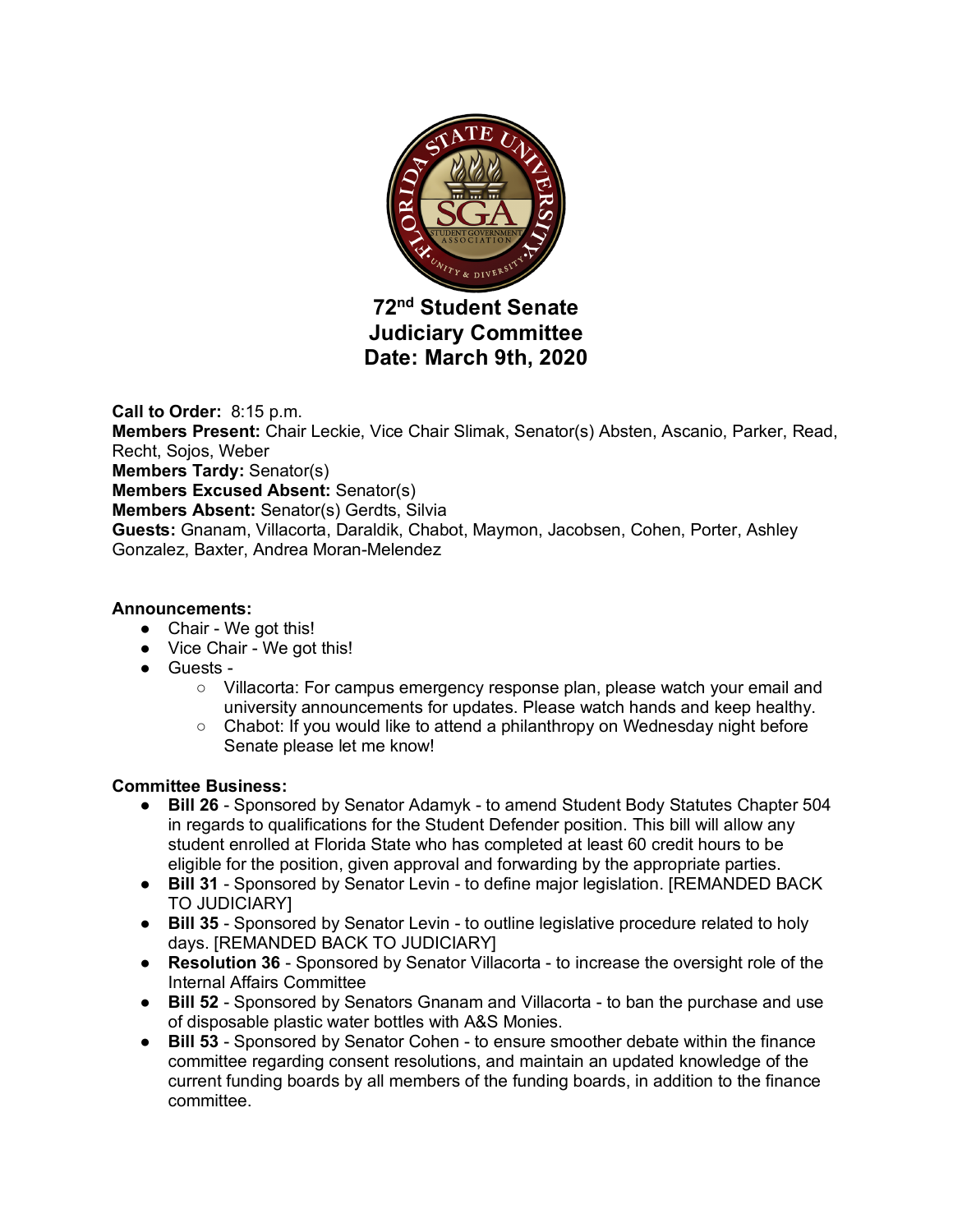- **Bill 55** Sponsored by Senators Baxter and Lavender to create the Mental Health Council (MHC). The MHC would serve as a council in SGA, in conjunction with the University Counseling Center.
- **Bill 59** Sponsored by Senator Weber to restore checks and balances to SGA.
- **Bill 60** Sponsored by Senator Jacobsen to make Senior Class Council a defined major office.
- **Bill 61** Sponsored by Senator Weber to create a designated survivor for the State of the Student Body Address.
- **Bill 62** Sponsored by Senators Villacorta and Gnanam to remove unconstitutional powers of the Hispanic/Latinx Student Union from Student Body Statutes.
- **Bill 63** Sponsored by Senator Villacorta to remove unconstitutional powers of the Pride Student Union from Student Body Statutes.
- **Bill 64** Sponsored by Senator Villacorta to remove unconstitutional powers of the Veterans Student Union from Student Body Statutes.
- **Bill 65** Sponsored by Senator Villacorta to remove unconstitutional powers of the Veterans Student Union from Student Body Statutes **[Repeat of Bill 64].**

# **Old Business:**

● **Bill 26** - Sponsored by Senator Adamyk - to amend Student Body Statutes Chapter 504 in regards to qualifications for the Student Defender position. This bill will allow any student enrolled at Florida State who has completed at least 60 credit hours to be eligible for the position, given approval and forwarding by the appropriate parties.

# ○ **TABLED**

- **Bill 31** Sponsored by Senator Levin to define major legislation. [REMANDED BACK TO JUDICIARY]
	- **TABLED**
- **Bill 35** Sponsored by Senator Levin to outline legislative procedure related to holy days. [REMANDED BACK TO JUDICIARY]
	- **TABLED**

# **New Business:**

- **Resolution 36** Sponsored by Senator Villacorta to increase the oversight role of the Internal Affairs Committee
	- Opening Statement
		- Villacorta: IA has discussed this, we do bureau review every year. We would like to do this as well with major office positions. This will allow us to talk with the positions on campus, how we can help with any issues, how we can work with them. This will allow us to make a recommendation to the Senate. The only current way to keep groups accountable is through impeachment. This will allow an alternative check. This also delates the professionalism workshop that IA is supposed to host
	- Technical, Non-Detableable
		- Sojos: Have you talked to exec about this?
			- No
		- Rect: who have you talked to about this?
			- IA members
	- Senator Sojos moves to enter Round Table Discussion
	- Senator Weber seconds
	- Round Table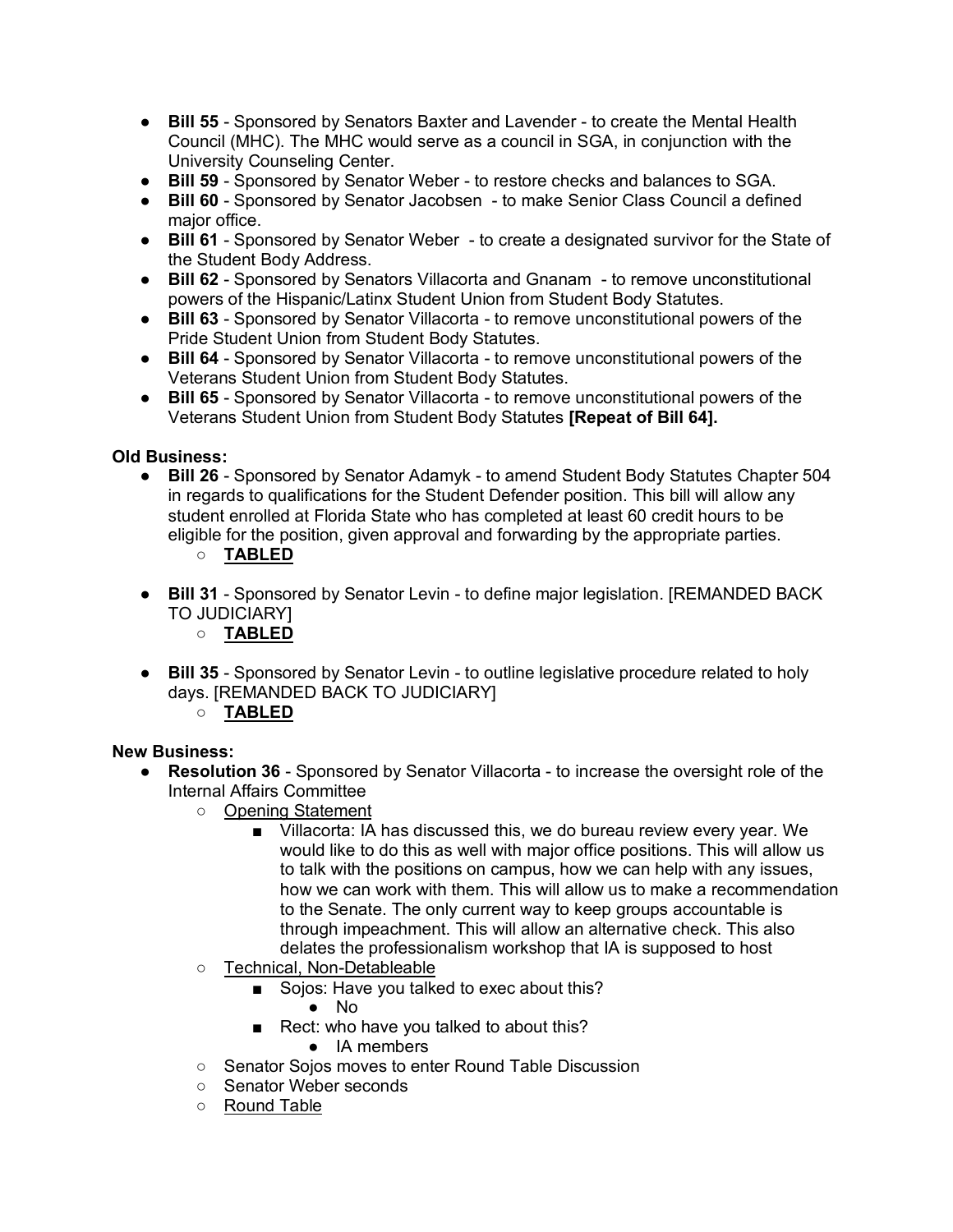- Ready: I like that we are taking out the Professionalism workshops, I understand the intent of it, but I believe this is already under 406. I do not know if we need this as well. This gives a lot of power to one committee within Senate
- Slimak: The Vice President works directly with the major offices on campus, within bureaus and affiliated projects. I believe this conversation is already taking place. I would like to see communication within the executive branch first
- Villacorta: A lot of people are afraid of the term investigation in senate. This will allow for a more casual conversation to work together with groups. I have heard of complaints of major offices. I think it is better to have two sets of eyes on issues possibly on campus
- Weber: What allows you to impeach the justices in front of their own body? This pulls us in as a major office
- Villacorta: I'm open to amendments to specific questions
- Ready: 406 already allows a start for an investigative board. I do not think we need two places for this.
- Recht: I love that there is an investigative board, this allows for groups who do not come to go into investigation. I would like to have more defined information laid out here. I want more description to this
- Villacorta: A few students last semester said the SOE was not doing his job fully, but senators did not want to use 406 as a full investigation. Rather have a conversation with the positions to see what is going on.
- Sojos: This is any major office, not officer, so is this on the group as a whole or a position.
- Villicorta: Any reasonable interpretation of statutes would show that this is the job rather than role itself. No one would have this misconception. I would be friendly to an amendment to office holder if you really want
- Rect: This would become a major role of IA, so as of right now I would vote no. This needs more time and development. I would be open to tabling this and helping work on it throughout this time.
- Sojos: I think if anything this needs to be a bill in statutes, so it allows power over everyone rather than under Rules that just affects the Senate. This may create a double standard.
- Weber: I see the potential in this bill, but i agree that this needs some legwork
- Recht moves to add Chobot as a primary sponsor and Gnanam as a cosponsor
- Soios seconds
- Senator Weber moves to table for two weeks
- Senator Ascanio seconds
- **TABLED**
- **Bill 52** Sponsored by Senators Gnanam and Villacorta to ban the purchase and use of disposable plastic water bottles with A&S Monies.
	- Opening Statement
		- Villicorta and Gnanam: We understand that this is a shocking bill. We cannot imagine our lives without them right now. We did not rush into, we also spoke with others around campus. Recycling is the last thing that we should be doing, first we should reduce and reuse. A lot of our recycling goes overseas, so as of right now, we are not recycling our recycling. The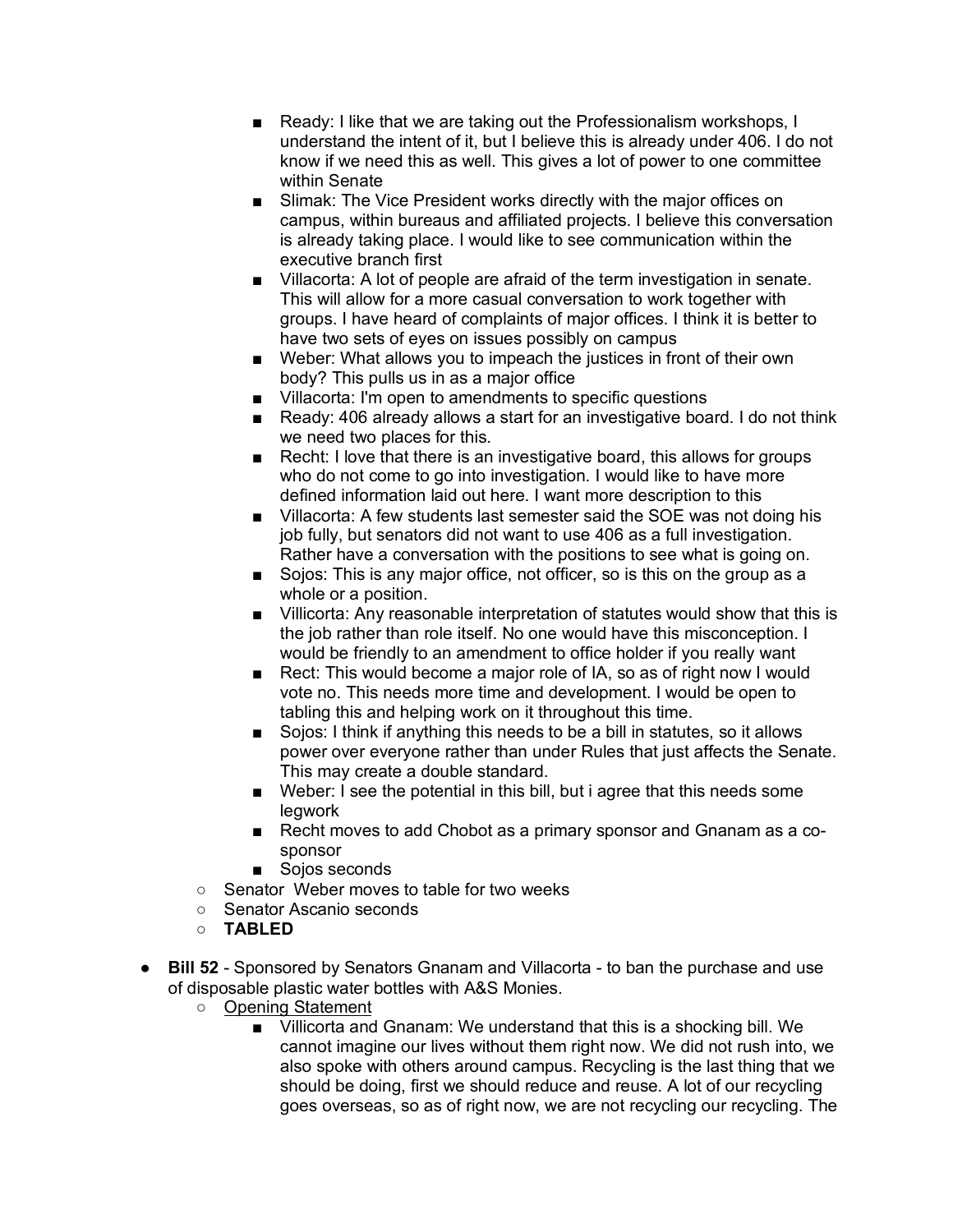amendments in Finance would help with this through emergency circumstances. Long term this is cost efficient for SGA. We did not rush into this, we have already amended some of these issues. We understand the debate and look forward. We have worked a lot with sustainable campus

- Senator Weber moves to enter Round Table Discussion
- Senator Sojos seconds
- Senator Ready moves to call the question
- Senator Weber seconds
- Closing:
	- I may have some announcements at the end of this
- Vote
	- Absten Yes
	- Ascanio Yes
	- Ready No
	- Recht No
	- Slimak No
	- Sojos No
	- Weber No

#### ○ Bill **RESULT 5-2-0 Bill Fails**

- **Bill 53** Sponsored by Senator Cohen to ensure smoother debate within the finance committee regarding consent resolutions, and maintain an updated knowledge of the current funding boards by all members of the funding boards, in addition to the finance committee.
	- Opening Statement
		- Cohen: The purpose of this is two fold, first to address the current statutes where currently consent resolution needs to be objected to be debated. Thank you previous senators for already doing this. The second is to get rid of program assistant, and to clarify what counts as the budget. This allows for understanding what exactly is the measure of the budget. I believe what is publicly available is what Senators and students use to base off of.
	- Senator Recht moves to enter Round Table Discussion
	- Senator Sojos seconds
	- Round Table
		- Slimak: Thanks for taking program assistant out, appreciate transparency
		- Recht: I like this, as it allows for transparency.
		- Weber: I look forward to this, i hope that this helps finance and PAC and RTAC resolutions go smoother
	- Senator Recht moves to call the question
	- Senator Sojos seconds
	- Closing:
		- Thank you Senate, Finance has been discussing solutions to funding board issues, I hope to have information and proposals to give soon. Please come to finance tomorrow at 7 pm to throw in ideas for this
	- Vote
		- Absten Yes
		- Ascanio Yes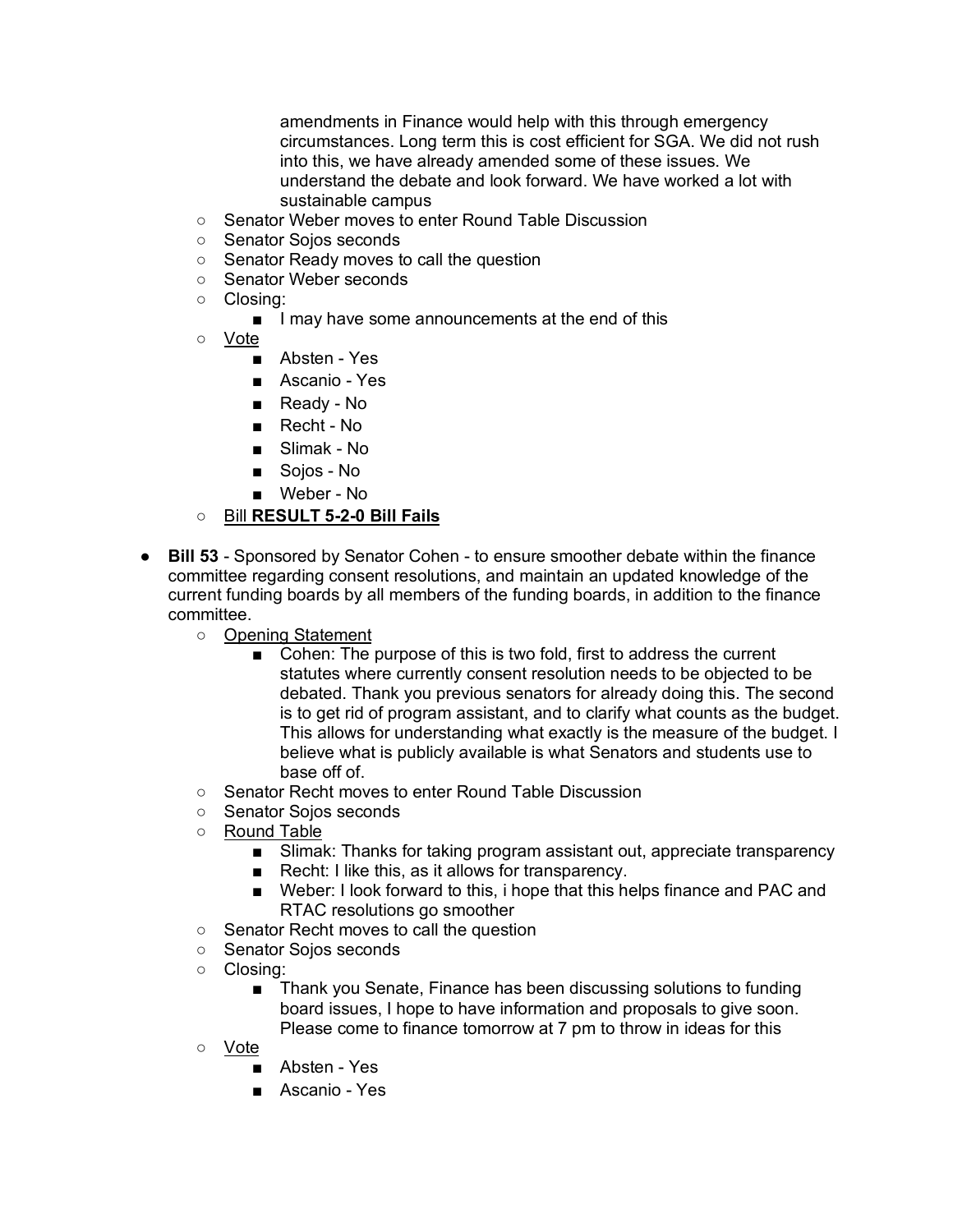- Ready Yes
- Recht Yes
- Slimak Yes
- Soios Yes
- Weber Yes

# ○ Bill **RESULT 7-0-0 Bill PASSES**

- **Bill 55** Sponsored by Senators Baxter and Lavender to create the Mental Health Council (MHC). The MHC would serve as a council in SGA, in conjunction with the University Counseling Center.
	- Opening Statement
		- Baxter: The mental health council allows for mental health advocacy for students by students. This is not students giving mental health, rather advocating for it. Every step of the way students will be working closely with the counseling center. \*reads letter from Director of of Counseling Center listed bellow\*
	- Senator Sojos moves to enter Round Table Discussion
	- Senator Recht seconds
	- Round Table
		- Asconio: Both sponsors care very deeply with this bill. Thank you to the sponsors for the hard work
		- Recht: Thank you so much for this. I really appreciate this bill. This is a well written bill, thank you with that.
		- Recht moves to amend 9.14.3 A1 to say the MHC will work with
		- Slimak Seconds, Sponsor finds friendly
		- Baxter: I need 3 more amendments, just to clarify a few things we have overlooked with such a large bill.
		- Slimak: 9.14.6 B1 strikethrough: strikethrough firing staff
		- Slimak Weber 9.14.8 B1G fully strikethrough
		- Sojos moves to add Villacorta as a cosponsor
		- Recht seconds, sponsor finds friendly
		- Recht moves to strick through last sentence of 914.4B
		- Slimak seconds
		- Porter: I am confused about the differences between this and previous questions.
	- Senator Weber moves to call the question
	- Senator Sojos seconds
	- Closing: Thank you all so much. This is my final bill, I appreciate you all.
	- Vote
		- Absten Yes
		- Ascanio Yes
		- Ready Yes
		- Recht Yes
		- Slimak Yes
		- Sojos Yes
		- Weber Yes
	- Bill **RESULT 7-0-0**
- **Bill 59** Sponsored by Senator Weber to restore checks and balances to SGA.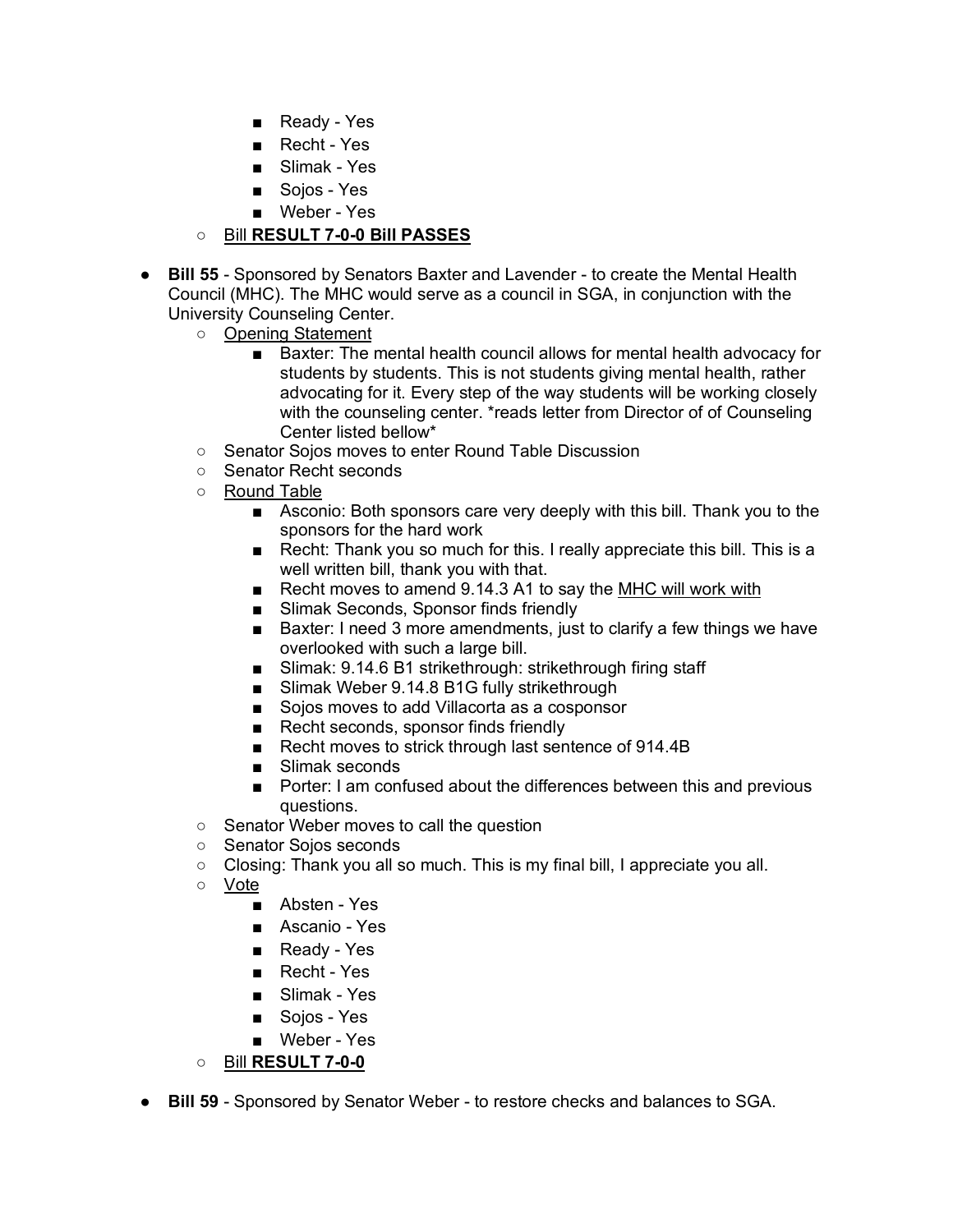#### Opening Statement

- Weber: This bill is big and scary. The supreme court was going through statutes, and all said that 206 was a major overstep of Judicial powers. This restores a lot of powers back to Legislative branch, and some nominal goes to executive branch. This follows the Florida government. I have left the power to freeze funds, as they have and will probably use it again.
- Senator Sojos moves to enter Round Table Discussion
- Senator Asconio seconds
- Round Table
	- Recht: The only thing I see so far is a simple majority vote, rather say majority opinion because they dont fully do votes.
	- Porter: I am confused by 206B, could this situation come into play?
		- Yes, this would drop the Agency or Bureau down to an RSO
		- Would this allow the executive branch to change statutes?
		- This is something, I would be friendly to an amendment allowing the exec branch to make a recommendation
	- Slimak: have you spoken at all to the executive branch?
		- No I have not, because it is not affecting them in a major way. It is so minor, so it wasn't necessary to go hunt them down.
	- Recht: I think that 1 is irrelevant, as it doubles itself
	- Recht moves to strikethrough 206.2A1
	- Sojos seconds
	- Weber moves to amend bill
	- Sojos Seconds
	- Recht objects
	- Recht moves to amend 206.2 B to allow the student body present to give a recommendation for suspension or permanent removal
	- Sojos seconds, sponsor finds it friendly
- Senator Ready moves to call the question
- Senator Sojos seconds
- Closing: thank you for the members of the committee to helping us work together. I know that this is the first step to the process to make this work
- Vote
	- Absten Yes
	- Ascanio Yes
	- Ready Yes
	- Recht Yes
	- Slimak Abst
	- Soios Yes
	- Weber Yes
- Bill **RESULT 6-0-1**
- **Bill 60** Sponsored by Senator Jacobsen to make Senior Class Council a defined major office.
	- Opening Statement
		- Jacobsen: I was recently elected Senior Class Council, within statutes there are a few weird ways in which i could stay within senate, some would not. This group has its own set of statutes. I
	- Technical, Non-Detableable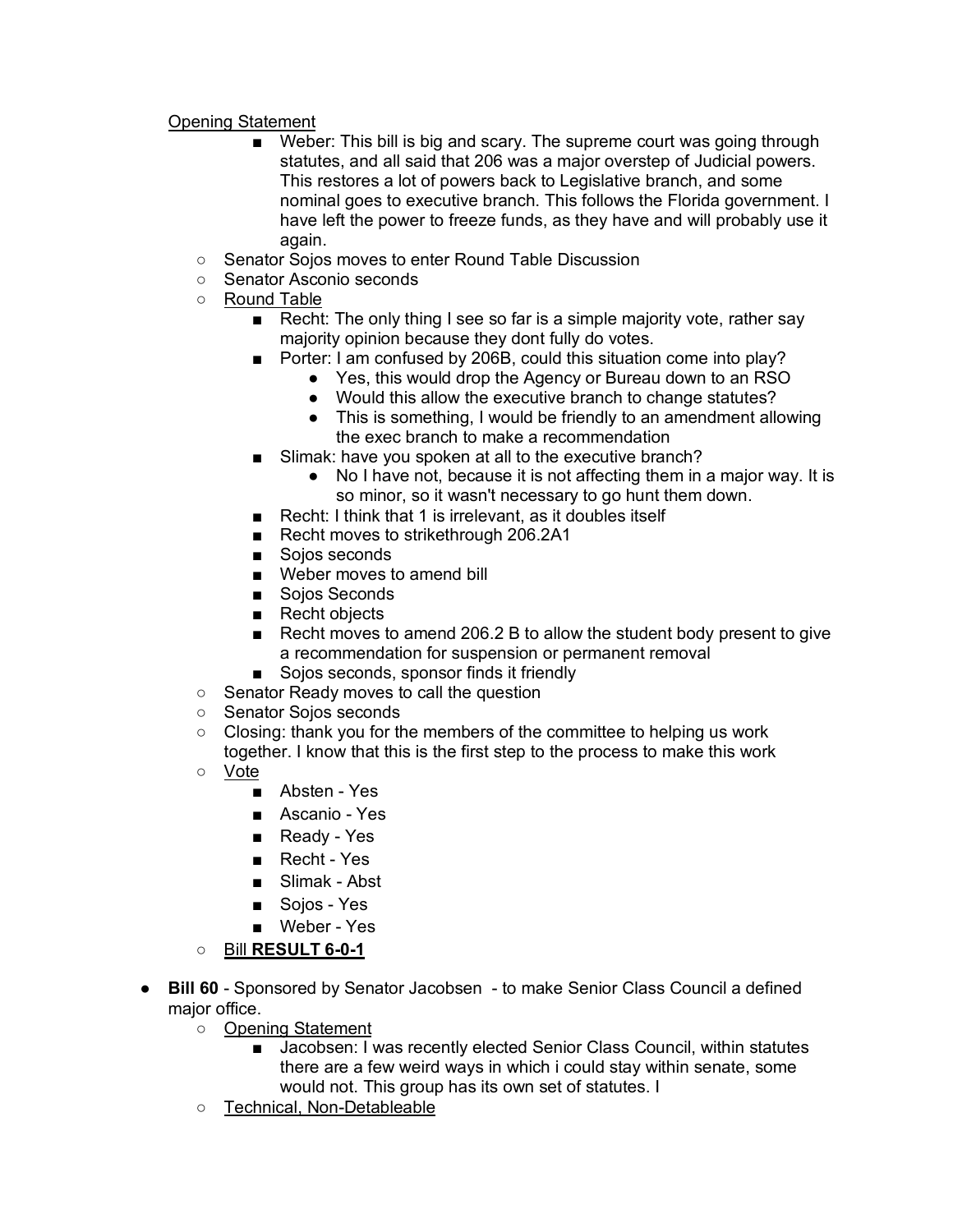■ X:

- Senator Ready moves to enter Round Table Discussion
- Senator Sojos seconds
- Round Table
	- $\blacksquare$   $X^{\perp}$
- Senator Ready moves to call the question
- Senator Weber seconds
- Vote
	- Absten Yes
	- Ascanio Yes
	- Ready Yes
	- Recht Yes
	- Slimak Yes
	- Sojos Yes
	- Weber Yes
	- Bill **RESULT 7-0-0**
- **Bill 61** Sponsored by Senator Weber to create a designated survivor for the State of the Student Body Address.

Opening Statement

- Weber: This bill creates a negative omen, I am going to withdrawl the bill.
- **Bill Withdrawn**
- **Bill 62** Sponsored by Senators Villacorta and Gnanam to remove unconstitutional powers of the Hispanic/Latinx Student Union from Student Body Statutes. Opening Statement
	- Villicorta and Gnanam: In statutes many agencies allow to veto or allow change to their statutes. HLSU would like to retain the power, Pride and VSU are friendly to this. I look forward to questions.
	- Senator Ready moves to enter Round Table Discussion
	- Senator Sojos seconds
	- Round Table
		- Asacnio moves to amend the bill to join bills 63, 64, 65 together into 62 ■ Soios Seconds
	- Senator Ready moves to call the question
	- Senator Sojos seconds
	- Vote
		- Absten Abst
		- Ascanio Yes
		- Ready Yes
		- Recht Yes
		- Slimak Abst
		- Sojos Yes
		- Weber Yes
		- Bill **RESULT 5-0-2**
- **Bill 63** Sponsored by Senator Villacorta to remove unconstitutional powers of the Pride Student Union from Student Body Statutes.